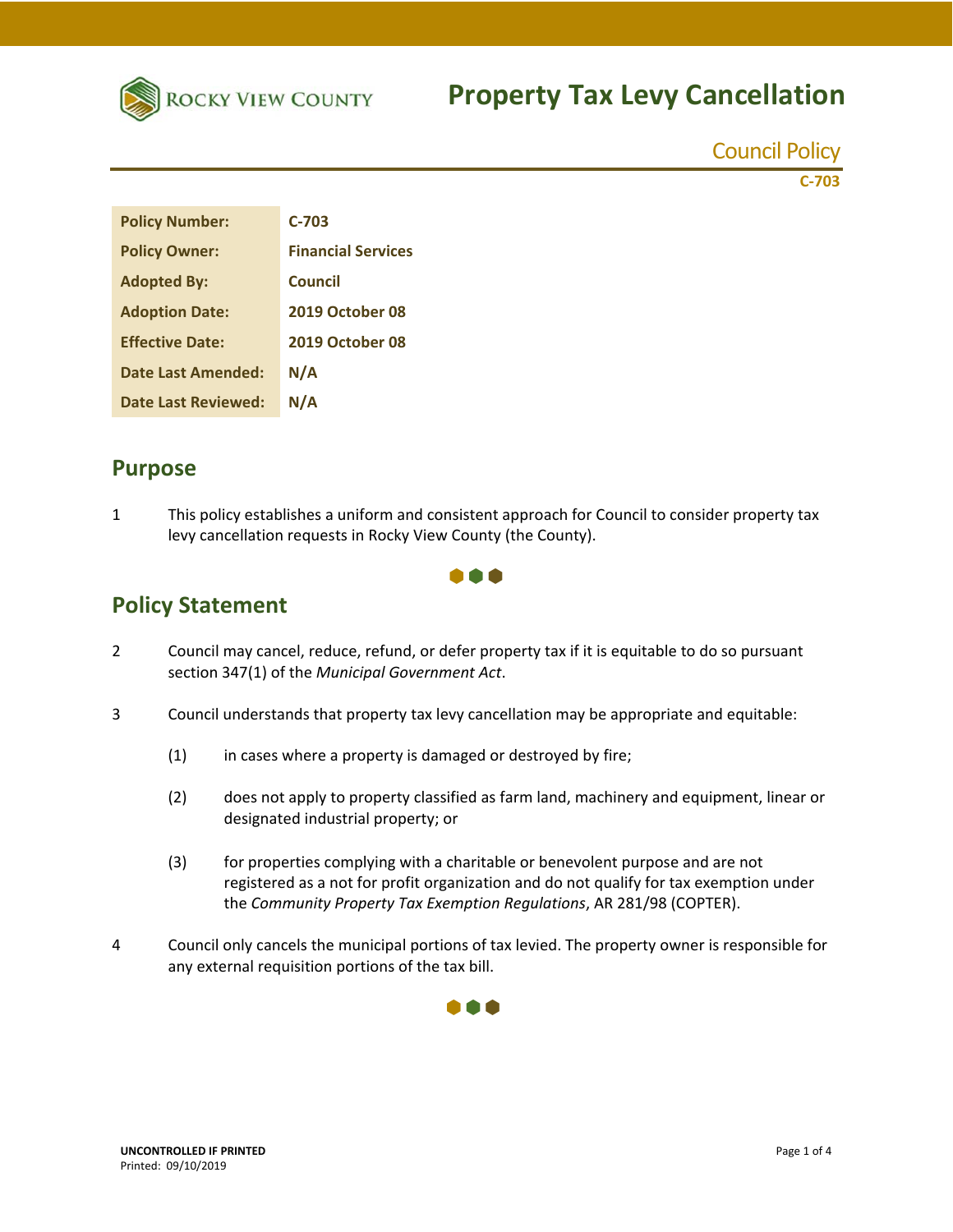

Council Policy **C‐703**

### **Policy**

#### Property Damage

- 5 Property owners must submit a written request for property tax levy cancellation to the County's Assessment Services with written confirmation from the property owner's insurance company that the property owner is not covered for the loss or damage.
- 6 Council considers the following in determining whether to cancel a property tax levy request made under section 5 of this policy:
	- (1) Fire causing damage to a building or improvements to a building that resulted in:
		- (a) partial or complete destruction of the building or improvement to the building; or
		- (b) the building becoming uninhabitable or unusable.
- 7 When Council grants a property tax levy cancellation request:
	- (1) only the building or improvements to the building portion of the taxes is cancelled; and
	- (2) the municipal portion of taxes is prorated from the time of damage to the end of the current taxation year.

#### Tax Relief Not Available

- 8 A property owner may not seek tax relief under this policy for:
	- (1) taxes imposed under section 326(1)(a)(vi) of the *Municipal Government Act* relating to designated industrial property;
	- (2) taxes or penalties relating to more than one prior taxation year; or
	- (3) amounts added to the tax roll that do not relate to the annual property assessment and taxation process, including but not limited to:
		- (a) charges arising from the tax recovery process;
		- (b) unpaid violation charges;
		- (c) utility consumption or installation charges; or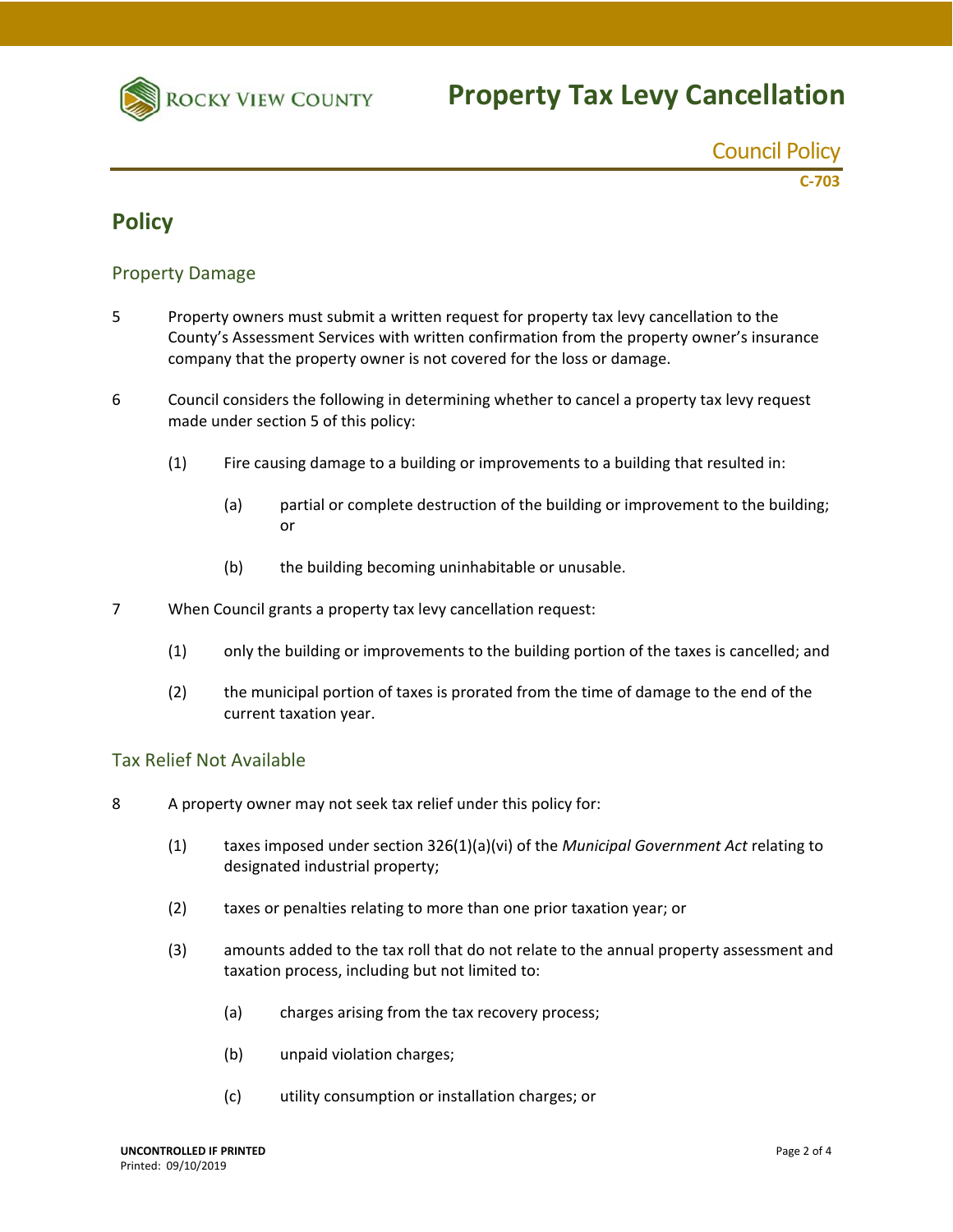

## **Property Tax Levy Cancellation**

| <b>Council Policy</b> |  |
|-----------------------|--|
|                       |  |

**C‐703**

(d) any penalties, interests or other charges related to those amounts.

## **References**





## **Definitions**

9 In this policy:

- (1) "*Community Organization Property Tax Exemption*" means the Province of Alberta's *Community Organization Property Tax Exemption Regulation,* AR 281/98, as amended or replaced from time to time;
- (2) "COPTER" means *Community Organization Property Tax Exemption*;
- (3) "Council" means the duly elected Council for Rocky View County;
- (4) "County" means Rocky View County;
- (5) "external requisitions" means tax funds collected by Rocky View County and paid to the external requisition bodies, such as but not limited to schools and the Rocky View Foundation, etc.;